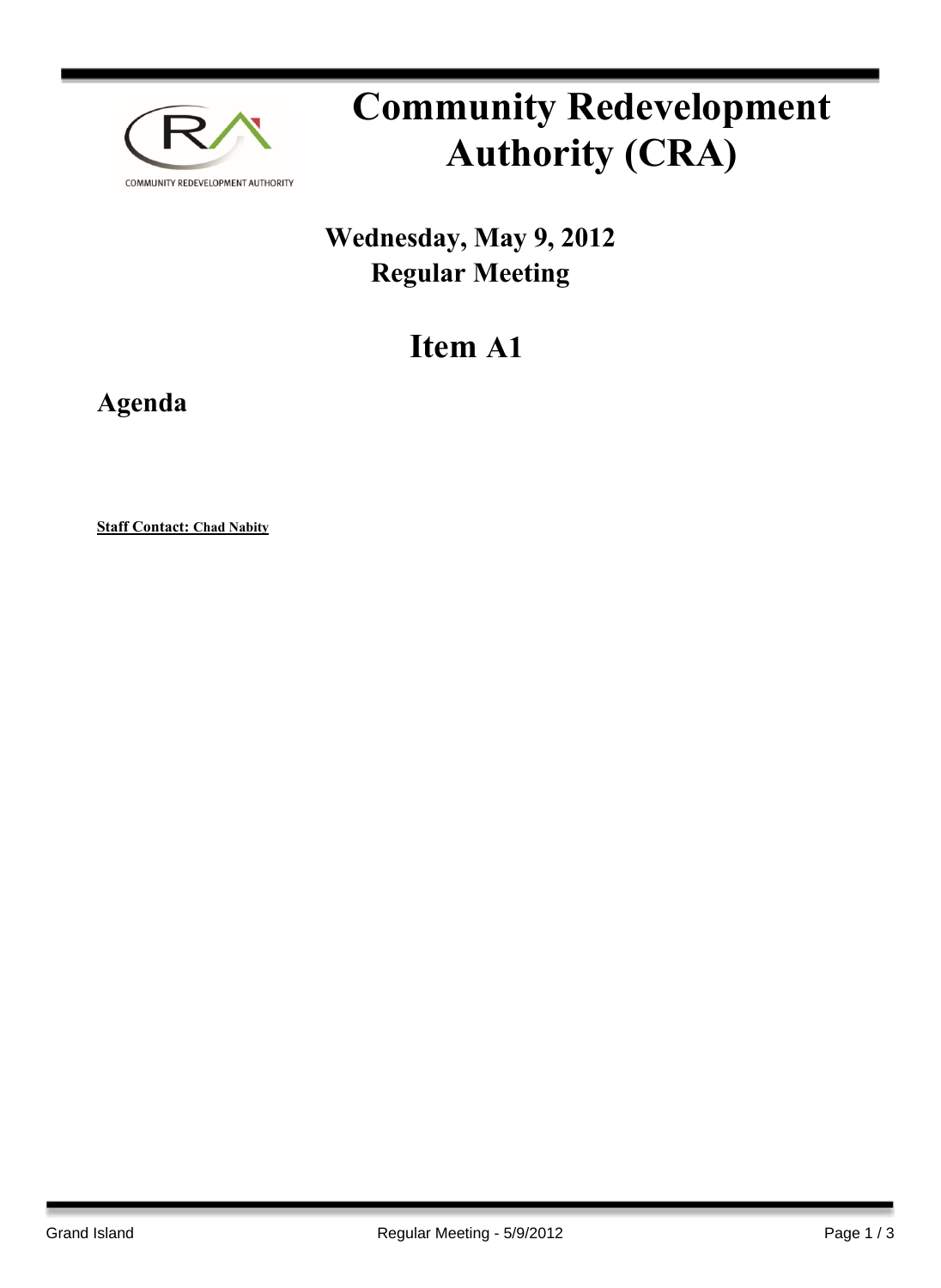### **AGENDA Wednesday May 9, 2012 4:00 p.m. Grand Island City Hall**

Open Meetings Notifications

1. Call to Order. Barry Sandstrom Call to Order.

This is a public meeting subject to the open meetings laws of the State of Nebraska. The requirements for an open meeting are posted on the wall in this room and anyone that wants to find out what those are is welcome to read through them.

- 2. Approval of Minutes of April 11, 2012 Meeting.
- 3. Approval of Financial Reports.
- 4. Approval of Bills.
- 5. Review of Committed Projects and CRA Properties.
- 6. Generalized Redevelopment Plan for Area #9.
- 7. Consideration of a Resolution to forward a Redevelopment Plan Amendment to the Hall County Regional Planning Commission for Area #9.
- 8. Site Specific Redevelopment Plan for 3420 W State Street.
- 9. Consideration of a Resolution to forward a Site Specific Redevelopment Plan Amendment to the Hall County Regional Planning Commission for 3420 W State Street.
- 10. Consideration of a Resolution of intent to enter into a Site Specific Redevelopment Contract & Approval of related actions 30 day notice to City Council for 3420 W State Street.
- 11. ADJOURN TO EXECUTIVE SESSION TO DISCUSS NEGOTIATIONS.

RETURN TO REGULAR SESSION

- 12. Approve Resolution or Resolutions to Purchase/Sell Property.
- 13. Directors Report